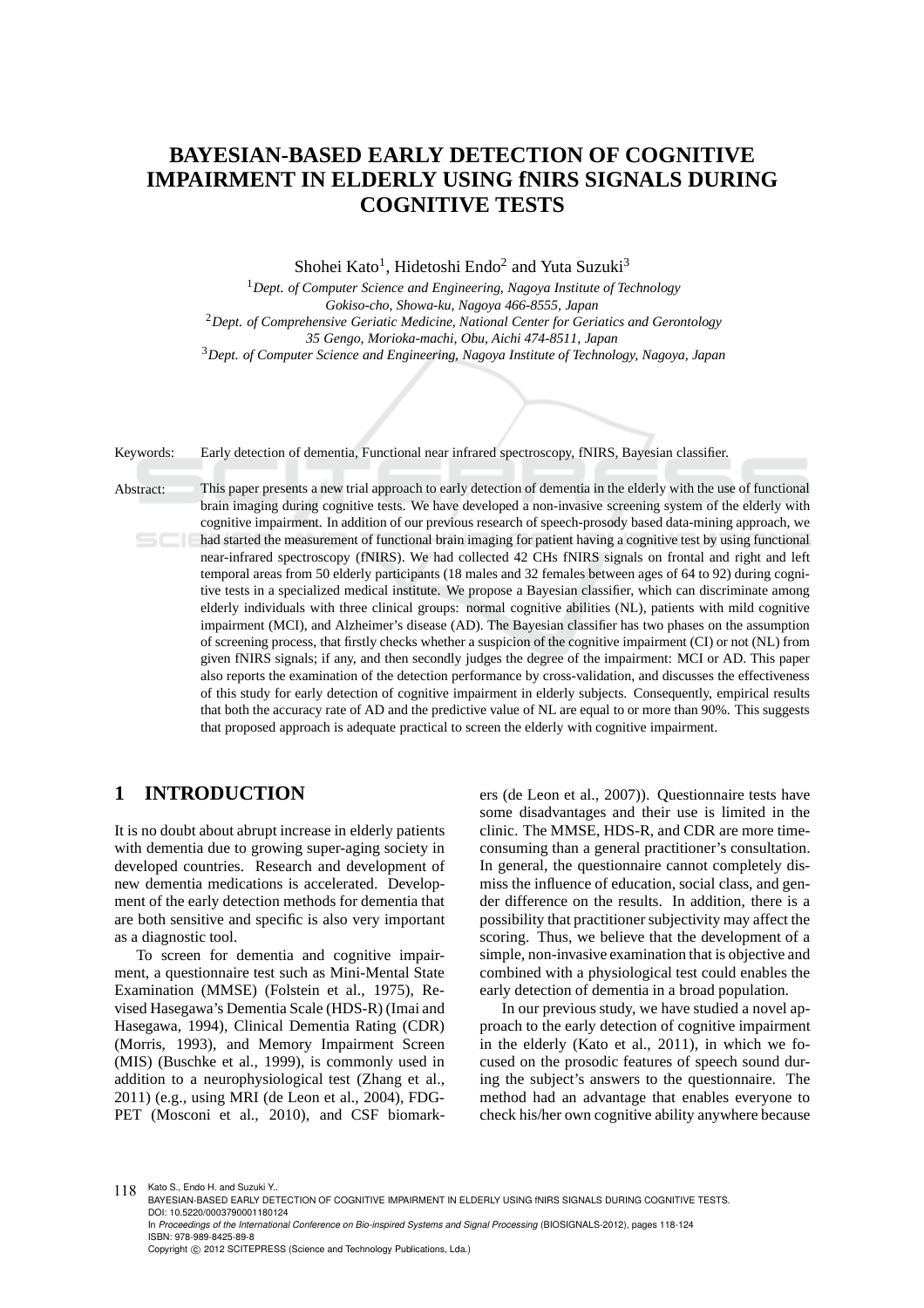| Age      | 64-70     | 71-75    | 76-80     | 81-85    | 86-92    | Total        |
|----------|-----------|----------|-----------|----------|----------|--------------|
| Male     | 3(2,0,1)  | 2(1,1,0) | 4(3,1,0)  | 7(1,4,2) | 2(0,0,2) | 18(7,6,5)    |
| Female   | 7(4,2,1)  | 7(5,2,0) | 8(2,5,1)  | 6(2,1,3) | 4(1,3,0) | 32(14,13,5)  |
| Subtotal | 10(6,2,2) | 9(6,3,0) | 12(5,6,1) | 13(3,5,5 | 6(1,3,2) | 50(21,19,10) |

Table 1: A Breakdown list of participants (N=50).

Value in bracket means the number of subjects in NL, MCI, AD clinical groups.

|          | $t$ imeline $00:00:00$                           |                           |       | 00:10:00                                  |       |                                        |                            | 00:14:00                       |                          |  |
|----------|--------------------------------------------------|---------------------------|-------|-------------------------------------------|-------|----------------------------------------|----------------------------|--------------------------------|--------------------------|--|
|          | 300 <sub>sec</sub>                               |                           |       | 300 <sub>sec</sub>                        |       | 60sec                                  | 60sec                      | 60sec                          | 60sec                    |  |
|          | Talking about hometown,<br>childhood, and school |                           |       | HDS-R test                                |       | rest                                   | Reminiscence1<br>Listening | rest                           | Reminiscence2<br>Talking |  |
|          | 00:14:00<br>00:22:30                             |                           |       |                                           |       |                                        |                            |                                |                          |  |
| timeline | 60sec                                            | 60sec                     | 60sec | 60sec                                     | 60sec | 60sec                                  | 60sec                      | 60sec                          | 30 <sub>sec</sub>        |  |
|          | rest                                             | Reminiscence3<br>Watching | rest  | <b>Working Memory1</b><br>Category recall | rest  | <b>Working Memory2</b><br>Reading span | rest                       | Working Memory3<br>Face recall | rest                     |  |

Figure 1: Block design task of cognitive tests.

of using speech signals only. The method is effective for the first step of screening for dementia, but, however, it has limitations of the reliability because the method does not measure brain function. On the other hand, a neurophysiological test, such as using MRI, FDG-PET, and CSF biomarkers, imposes severe constraint on a subject, for instance, pain at obtaining cerebral spinal fluid, radiation exposure, physical restraint and so on. This is a disadvantage in early screening, which should covers all elderlies.

In this study, we focus on functional near-infrared spectroscopy (fNIRS) as a brain function measurement system, which can eliminate physical restraint from a subject by non-invasive procedures, and develop a prototype for computer-aided diagnosis of cognitive impairment in the elderly with the use of fNIRS signals during cognitive tests. In this paper, we present signal processing technique of feature extraction and selection for hyper-dimensional time series data of fNIRS signals, and propose the two-phase Bayesian classifier for discriminating among elderly individuals with three clinical groups. In addition, we addressed the effectiveness of proposed method in discriminating among elderly individuals with normal cognitive abilities (NL), patients with mild cognitive impairment (MCI), and Alzheimer's disease (AD)

# **2 METHOD**

### **2.1 Participants**

Fifty Japanese subjects (18 males and 32 females between the ages of 64 and 92 years) participated in this study. Table 1 shows the breakdown list of partici-

pants. In this study, all participants are clinically conditioned that CDR of a participant in MCI group and AD group corresponds to 0.5 and 1, respectively.

#### ILOGY PL **JBLICATIONS 2.2 Cognitive Tests**

To measure brain function of an elderly during various cognitive tests including HDS-R, we have made a block designed task shown in Fig. 1, and then conducted simultaneous voice-fNIRS measurement during cognitive tests. Firstly a participant talks about the topics of hometown and childhood and answers for an HDS-R questionnaire test for ten minutes. And then, he/she does three reminiscence tasks (1. listening, 2. talking, 3. watching) and three working memory tasks (1. category recall, 2. reading span, 3. face recall) for twelve minutes. These six tasks are done for 60 seconds after rest gazing at a single point on the display for 60 seconds interval.

### **2.3 fNIRS Measurement**

Functional near-infrared spectroscopy (fNIRS) can measure neural activity of the cerebral cortex using infrared rays that are safe to living organisms (Villringer and Chance, 1997). fNIRS monitors regional relative changes of oxy/deoxygenated hemoglobin concentration to measure cortical activation utilizing the tight coupling between neural activity and regional cerebral blood flow (Villringer and Firnafl, 1995). This measurement method requires only compact experimental systems and can eliminate physical restraint from a subject by non-invasive procedures (Fig. 2).

We used the fNIRS topography system FOIRE-3000 Near-Infrared Brain Function Imaging System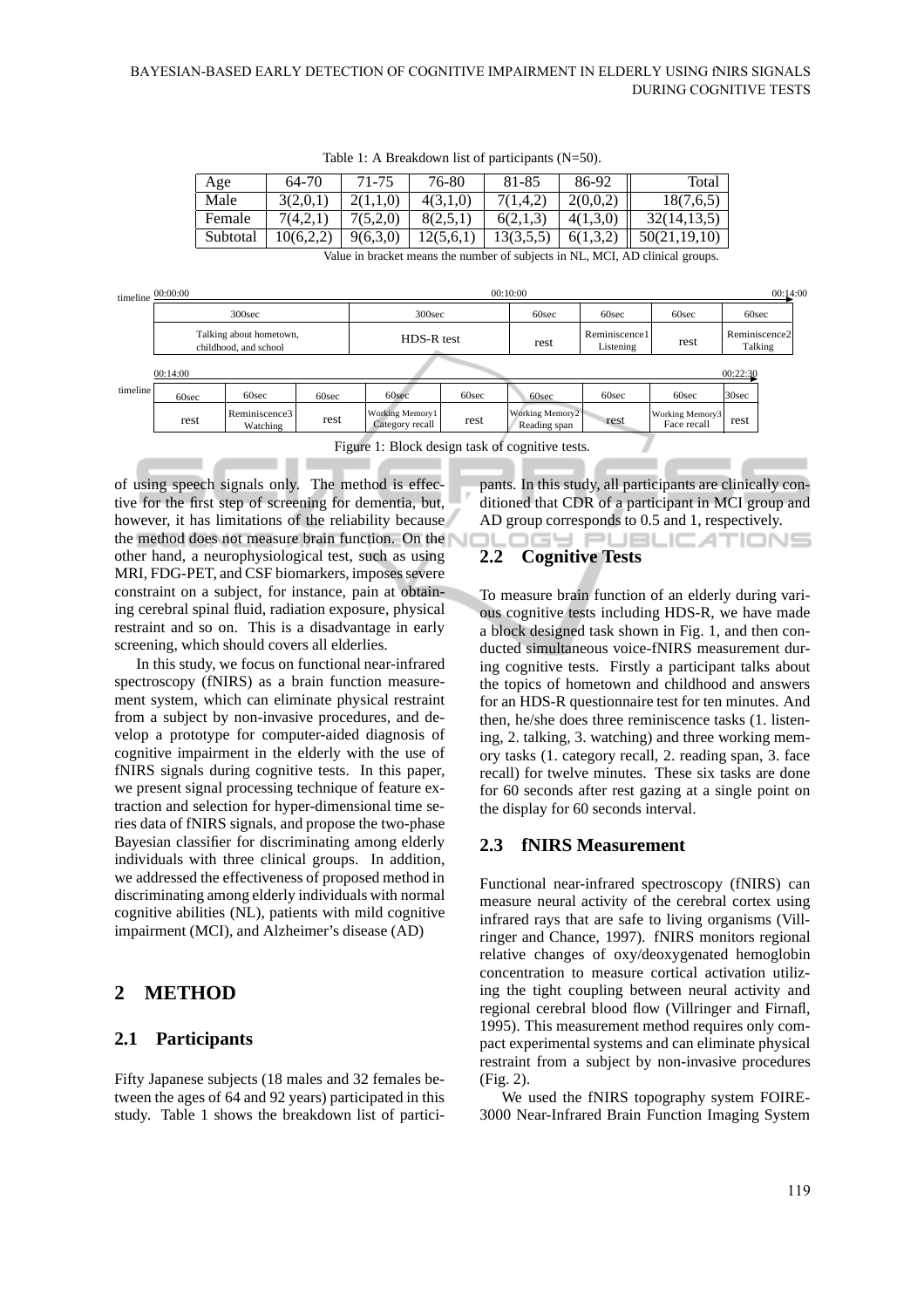

Figure 2: Snapshot of fNIRS measurement of an elderly participant having a cognitive test.

(Shimadzu, Kyoto, Japan), which uses near-infrared light with wavelengths of 780, 805, and 830 nm. We set 16 illuminators and 15 detectors in lattice pattern to form 42 channels (CHs) (22 CHs on frontal lobe, 10 CHs on right parietal and temporal lobe, 10 CHs on left parietal and temporal lobe) shown in Fig. 3.



Figure 3: Channel arrangement of fNIRS measurement.

### **2.4 Statistical Tests of fNIRS Signals**

Preliminary to development of the screening tool, we have conduct statistical tests of between-group significant differences using fNIRS signals of oxy-Hb during working memory task (1. category recall). We used two-tailed t-test with significance level of (P< 0.001) after applying Bonferroni's adjustment (1/42). Fig. 4 shows the results of t-test for significant differences in channel-wise fNIRS signals between any single pair from NL, MCI, and AD groups. The CHs that exhibited significant oxy-Hb increase are colored according to the t-values, as shown in the color bar, while those below the threshold are indicated in gray. The results indicate the significant difference of fNIRS signals during cognitive test between normal group and disease groups. This suggests that fNIRS signals during cognitive test have potential for detection of cognitive impairment in elderly patients. Additionally, for fNIRs signals during rest, there are no CHs with significant difference between any single pair from NL, MCI, and AD groups.



Figure 4: Results of t-test for significant differences in channel-wise fNIRS signals between any single pair from NL, MCI, and AD groups.

# **3 CLASSIFICATION OF NL, MCI, AD GROUPS**

The section describes a Bayesian classifier, which can discriminate among elderly individuals with three clinical groups: normal cognitive abilities (NL), patients with mild cognitive impairment (MCI), and Alzheimer's disease (AD). To design algorithm for computer-aided diagnosis of cognitive impairment in the elderly, we consider the screening process by a specialist in geriatrics. We thus propose a two-phase Bayesian classifier shown in Fig. 5 on the assumption of screening process, that firstly checks whether a suspicion of the cognitive impairment (CI) or not (NL) from given fNIRS signals; if any, and then secondly judges the degree of the impairment: MCI or AD.

### **3.1 Primitive Analysis of fNIRS Signals**

In advance of Bayesian classification, we make a primitive signal processing fNIRS signals shown in Fig. 6. Firstly, we make five fNIRS signals every channels such that noise is reduced by channel-wise smoothing through three low-pass filters and difference filters (Fig. 7).

F1 (cutoff freq. 1.92[Hz]): to remove noise arisen from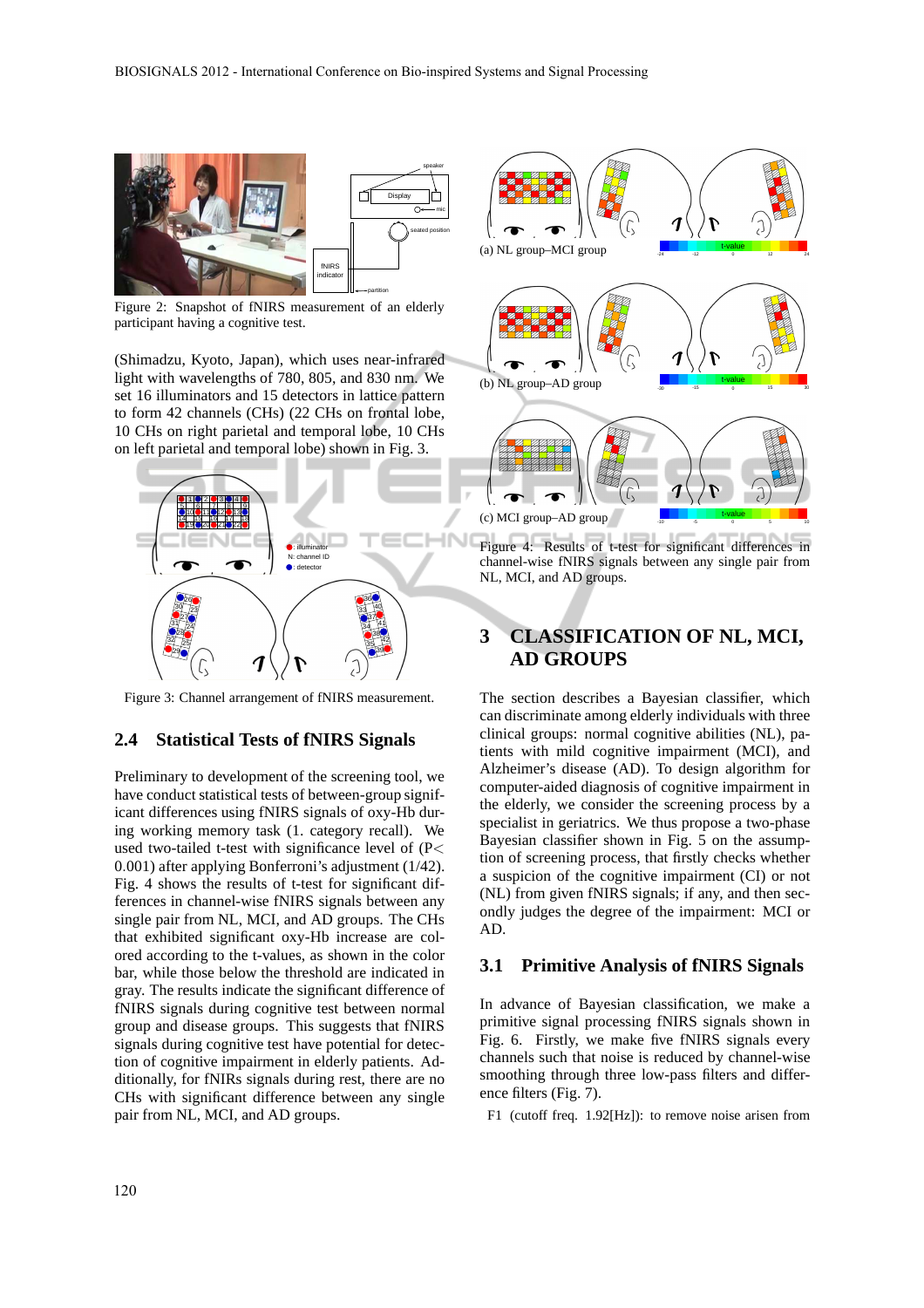





Figure 5: Classification of NL/MCI/AD by two-phase Bayesian Classifier.

environmental light.

- F2 (cutoff freq. 0.96[Hz]): to remove background noise arisen from biosignal such as pulse wave and blood pressure.
- F3 (cutoff freq. 0.48[Hz]): to remove noise arisen from body movement such as jaw, eye, neck and so on.
- F1-F3: to subtract F3 from F1.
- F2-F3: to subtract F3 from F2.

Secondly, we segregate 42 CHs into the following seven brain areas and then make signal averaging that integrates fNIRS signals within each of the areas.

Fr: 7 CHs on the right side of frontal lobe (CH: 1,5,6,10,14,15,19).

fNIRS filter Figure 7: A filter design in fNIRS primitive analysis.

- Fc: 8 CHs on the central part of frontal lobe (CH: 2,3,7,11,12,16,20,21).
- Fl: 7 CHs on the left side of frontal lobe (CH: 4,8,9,13,17,18,22).
- Rf: 5 CHs on the front of right parietal lobe (CH: 23,24,26,27,30).
- Rr: 5 CHs on the rear of right temporal lobe (CH: 25,28,29,31,32).
- Lf: 5 CHs on the front of left parietal lobe (CH: 33,34,36,37,40).
- Lr: 5 CHs on the rear of left temporal lobe (CH: 35,38,39,41,42).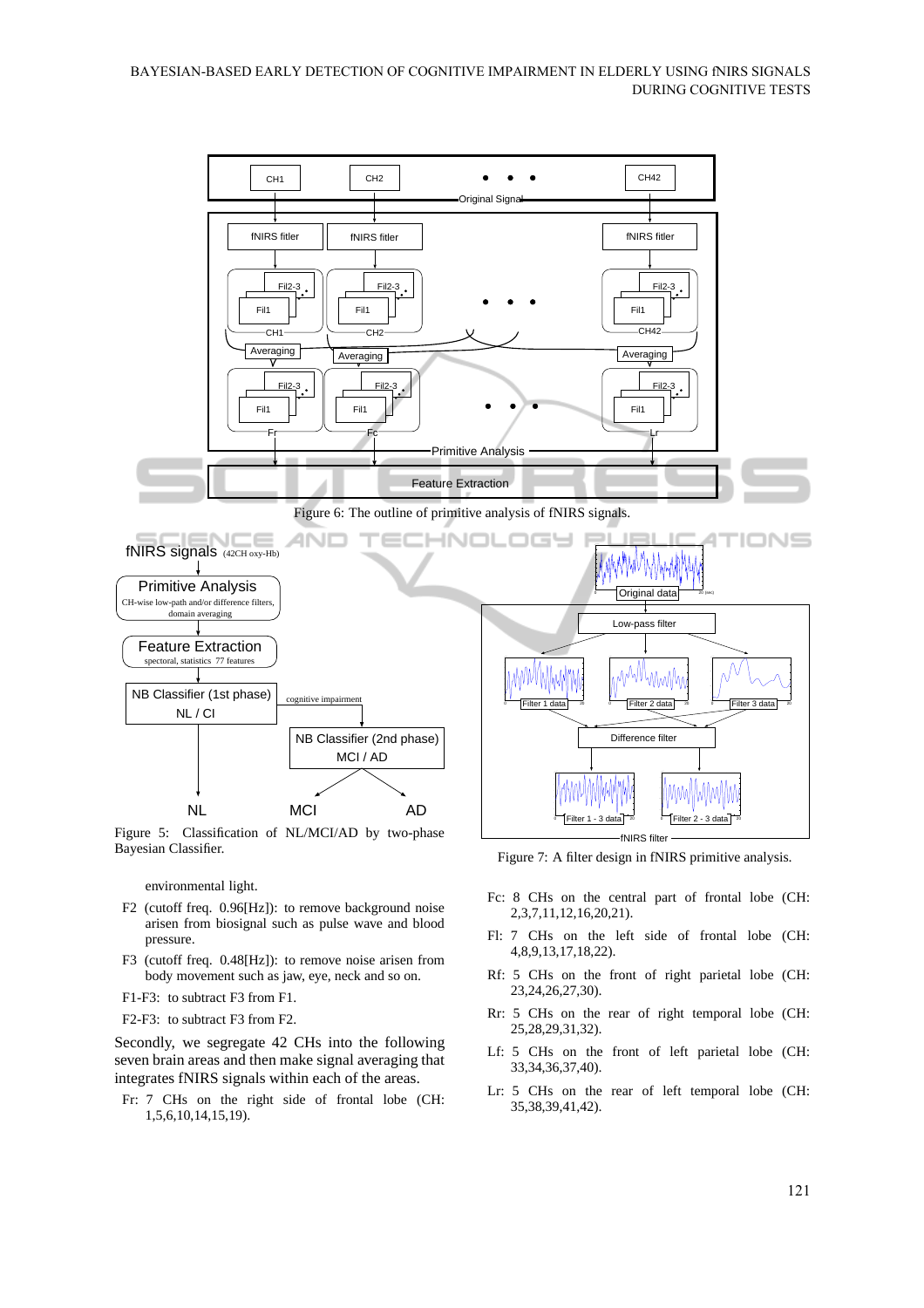| fNIRS filtered                  | Feature / Statistics               |
|---------------------------------|------------------------------------|
| Filter $1(F1)$                  | Mean value (mean)                  |
|                                 | Fundamental Frequency (f0)         |
|                                 | Centroidal Frequency (fc)          |
| Filter $3(F3)$                  | Maximum value (max)                |
|                                 | Minimum value (min)                |
|                                 | Variance (var)                     |
|                                 | Mean value (mean)                  |
|                                 | Fundamental Frequency (f0)         |
|                                 | Gradient of the linear regression  |
|                                 | line (gr)                          |
| Filter1-3 (F1-3)                | Variance (var)                     |
| Filter <sub>2</sub> -3 $(F2-3)$ | $\overline{\text{Variance}}$ (var) |

Table 2: fNIRS feature candidates.

### **3.2 Extraction of fNIRS Features**

We enumerate features that represents fluctuations of regional cerebral blood flow if it is the slightest effective in detection of cognitive impairment, and extract 11 features shown in Table 2 from fNIRS signals in each of the seven brain areas. IN

### **3.3 Bayesian Classifier**

In this paper, we adopted naive Bayes classifier (NB), (Langley et al., 1992) which is a simple Bayesian classifier with strong independence assumption of attributes (Domingos and Pazzani, 1996). We construct two classifiers:  $NB<sub>NL/CI</sub>$ , which checks whether a suspicion of the cognitive impairment (CI) or not (NL) at the first phase, if any suspicion, and  $NB<sub>MCI/AD</sub>$ , which judges the degree of the impairment (MCI or AD) at the second phase.

In our strategy for feature extraction, all of the 77 fNIRS features described above may not be equally useful and important for discrimination among NL, MCI, and AD. In this study, we conduct systematic feature selection by using the forward stepwise (FSW) method (Draper and Smith, 1998), which is the most popular form of feature selection in statistics and consists of a combination of the forward selection and backward elimination methods. FSW is a greedy algorithm that adds the best feature (or deletes the worst feature) during each round. We make a model selection method based on the criterion of accuracy rate of the classification.

### **4 CLASSIFICATION ASSESSMENT**

We have examined discrimination performance by



Figure 8: Distributions of NL/CI estimated by classifier  $NB<sub>NL</sub>/CI$ .



Figure 9: Distributions of MCI/AD estimated by classifier  $NB_{MCI/AD}$ .

modeling two-phase Bayesian classifiers for discriminating among elderly individuals with NL, MCI, and AD, by using fNIRS signals of oxy-Hb during working memory task (1. category recall) (see Fig. 1) collected from 50 participants (see Table 1). Table 3 shows the selected fNIRS features by each of NB classifiers. To evaluate detection performance, we adopted leave-one-out cross-validation.

Table 3: Selected fNIRS features.

| Classifier          | Selected Feature                     |
|---------------------|--------------------------------------|
|                     |                                      |
| NB <sub>NL/CI</sub> | $Fr_F$ 3_max, $Lr_F$ 1_fc            |
| $NB_{MCI/AD}$       | Lf F1-3 var, Lf F1 mean, Fc F1-3 var |

Fig. 8 and Fig. 9 show the distributions of NL group / CI group and MCI group / AD group by classifiers  $NB_{\text{NL}/\text{CI}}$  and  $NB_{\text{MCI/AD}}$ , respectively. In the figures,  $250$  samples (145 samples in Fig. 9), such that fNIRS signals are analyzed after divided into five spans, are plotted. fNIRS features are mean and vari-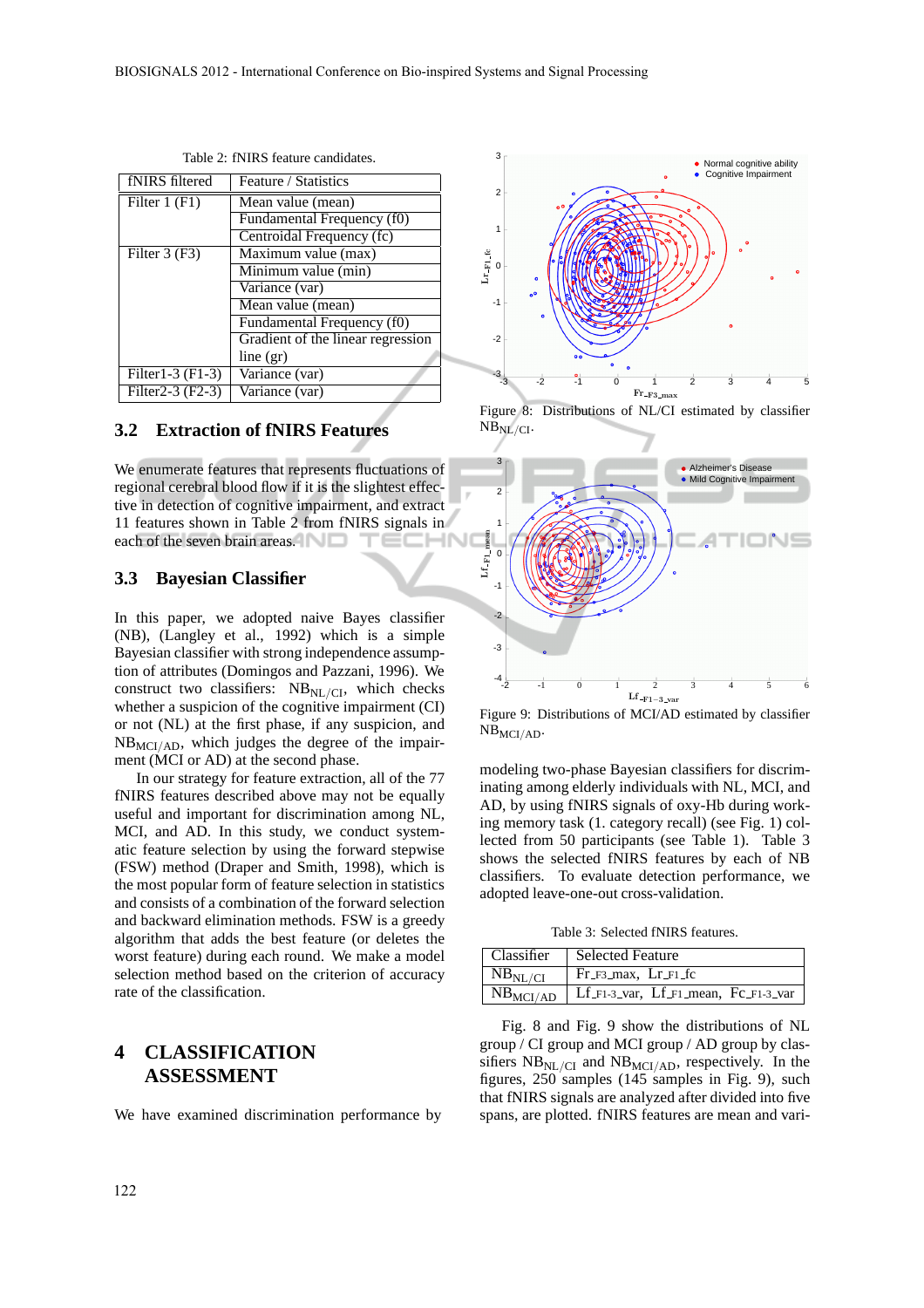| detection<br>clinical | NL    | MCI   | AD   | accuracy |
|-----------------------|-------|-------|------|----------|
| NL                    |       |       |      | 52.4%    |
| MCI                   |       | 14    |      | 73.7%    |
| AD                    |       |       |      | 90.0%    |
| predictive value      | 91.7% | 63.6% | 56.3 | 68.0%    |

Table 4: Classification results.

ance normalize in each variable.

Table 4 shows the confusion matrices and the statistics of classification results using two-phase classifiers consist of  $NB<sub>NL/CI</sub>$  and  $NB<sub>MCI/AD</sub>$ . The results indicate that both the accuracy rate of AD and the predictive value of NL are equal to or more than 90%. This means that no subject in AD groups are misclassified into NL group (only one is misclassified into MCI group), and that subjects classified into NL group are not all patient with AD (only one should be in MCI group). This suggests that proposed approach is adequate practical to screen the elderly with cognitive impairment. The results that the accuracy rate of MCI is 73.7% and that most of subjects misclassified are classified into AD group are both relative acceptable performance for screening tool.

# **5 CONCLUSIONS**

We developed a new technology for early detection of cognitive impairment in the elderly, focusing on the brain activity during cognitive task. The detection method is based on the data mining approach using Bayesian classification and is simple and non-invasive procedure using functional near-infrared spectroscopy (fNIRS). We proposed a Bayesian classifier using fNIRS signals, which can discriminate among elderly individuals with three clinical groups: normal cognitive abilities (NL), patients with mild cognitive impairment (MCI), and Alzheimer's disease (AD). This paper also reported the examination of the detection performance by cross-validation, and the results that both the accuracy rate of AD and the predictive value of NL are equal to or more than 90%. Consequently, the empirical results suggested that proposed approach is adequate practical to screen the elderly with cognitive impairment.

# **ACKNOWLEDGMENTS**

We are grateful to SHIMADZU Corporation, National Center for Geriatrics and Gerontology, and Ifcom Co. Ltd. for fNIRS measurement system, clinical data collection environment, and data collec-

tion, respectively. This work was supported in part by SENTAN, Japan Science and Technology Agency (JST), and part by Adaptable and Seamless Technology Transfer Program through target-driven R&D, JST, and part by Suzuken Memorial Foundation.

### **REFERENCES**

- Buschke, H., Kuslansky, G., Katz, M., Stewart, W. F., Sliwinski, M. J., Eckholdt, H. M., and Lipton, R. B. (1999). Screening for dementia with the Memory Impairment Screen. *Neurology*, 52(2):231–238.
- de Leon, M. J., DeSanti, S., Zinkowski, R., Mehta, P. D., Pratico, D., Segal, S., Clark, C., Kerkman, D., De-Bernardis, J., Li, J., Lair, L., Reisberg, B., Tsui, W., and Rusinek, H. (2004). Mri and csf studies in the early diagnosis of alzheimer's disease. *Journal of Internal Medicine*, 256(3):205–223.
- de Leon, M. J., Mosconi, L., De Santi, K. B. S., Zinkowski, R., Mehta, P. D., Pratico, D., Tsui, W., Saint Louis, L. A., Sobanska, L., Brys, M., Li, Y., Rich, K., Rinne, J., and Rusinek, H. (2007). Imaging and CSF stud-וםע ies in the preclinical diagnosis of Alzheimer's disease. *Annals of New York Academy of Sciences*, 1097:114– 145.
	- Domingos, P. and Pazzani, M. (1996). Beyond Independence: Conditions for the Optimality of the Simple Bayesian Classifier. In *Proc. of International Conference on Machine Learning*, pages 105–112.
	- Draper, N. and Smith, H. (1998). *Applied Regression Analysis (3rd edition)*. John Wiley & Sons.
	- Folstein, M. F., Folstein, S. E., and McHugh, P. R. (1975). "Mini-Mental State": A practical method for grading the cognitive state of patients for the clinician. *J. Psychiat. Res*, 12(3):189–198.
	- Imai, Y. and Hasegawa, K. (1994). The revised Hasegawa's Dementia Scale (HDS-R): evaluation of its usefulness as a screening test for dementia. *J. Hong Kong Coll. Psychiatr.*, 4(SP2):20–24.
	- Kato, S., Suzuki, Y., Kobayashi, A., Kojima, T., Itoh, H., and Homma, A. (2011). Statistical analysis of the signal and prosodic sign of cognitive impairment in elderly-speech: a preliminary study. In *Proc. of 5th International Jount Conference on Biomedical Engineering Systems and Technologies (BIOSTEC 2011)*, pages 322–327.
	- Langley, P., Iba, W., and Thompson, K. (1992). An analysis of Bayesian classifiers. In *Proc. of The Tenth National Conference on Artificial Intelligence (AAAI-92)*, pages 223–228.
	- Morris, J. C. (1993). The Clinical Dementia Rating (CDR): Current version and scoring rules. *Neurology*, 43(11):2412–2414.
	- Mosconi, L., Berti, V., Glodzik, L., Pupi, A., De Santi, S., and de Leon, M. J. (2010). Pre-clinical detection of Alzheimer's disease using FDG-PET, with or without amyloid imaging. *Journal of Alzheimers' Disease*, 20(3):843–854.